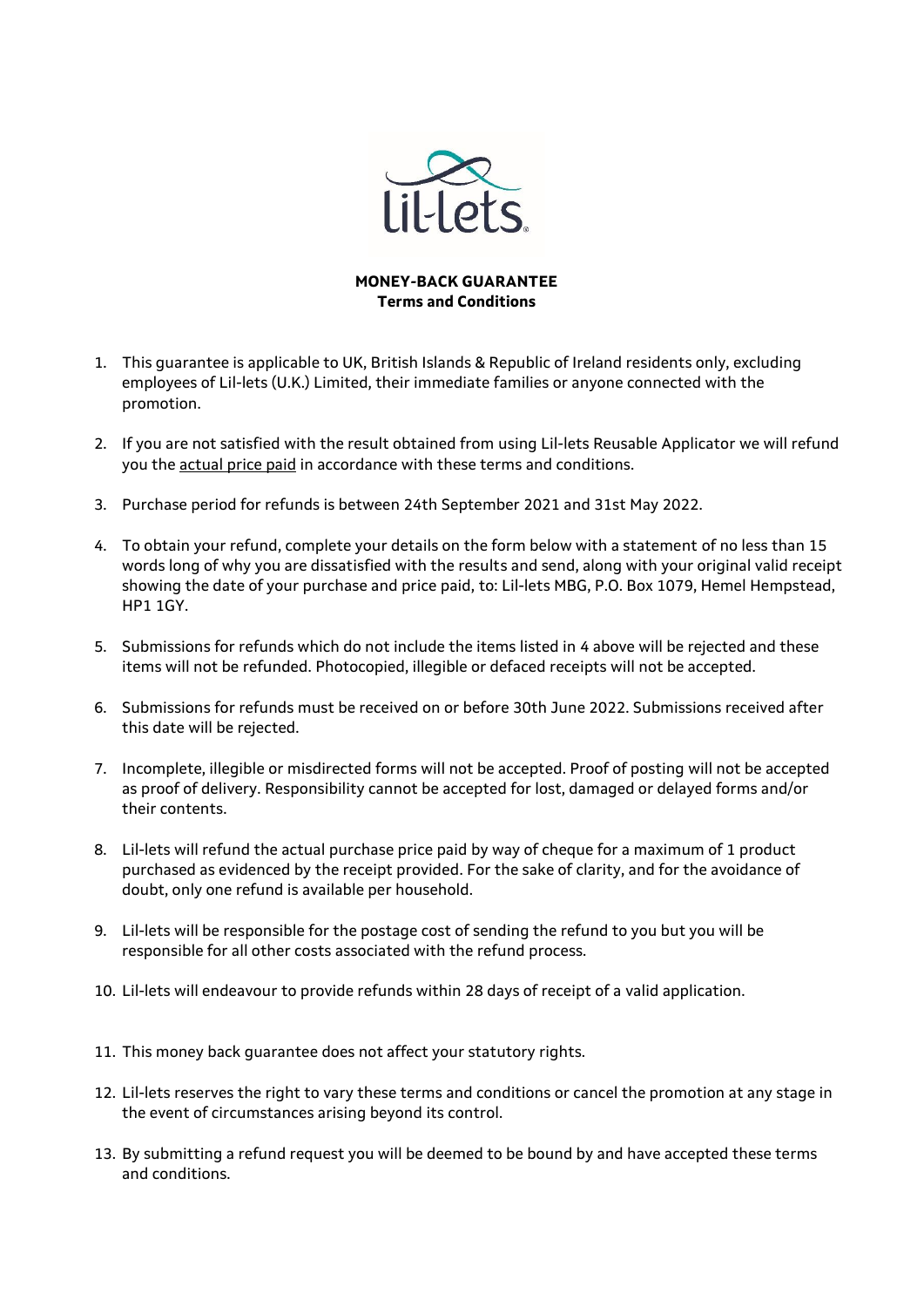- 14. Any personal information provided by the entrants will be used by the Promoter and/or its agents for the purpose of conducting this promotion. The Promoter may disclose entrants' personal information to its contractors and agents to assist in conducting this promotion or communicating with entrants. If you have expressly opted-in to receiving further information from the Promoter, you agree that the Promoter and/or its agents or suppliers may use and store these details to provide you with further information about the Promoter's products and services. All personal information shall be handled in accordance with our privacy policy located here<https://www.lil-lets.com/uk/privacy-policy/>
- 15. English law applies and the English courts shall have exclusive jurisdiction over any proceedings in connection with this promotion.
- 16. If any provision is illegal or unlawful then that provision will be disregarded, and all other provisions will still be applicable.

Promoter: Lil-lets UK Limited, 3rd Floor Radcliffe House, Blenheim Court, Solihull, B91 2AA **(Please do not send any applications to this address.)**